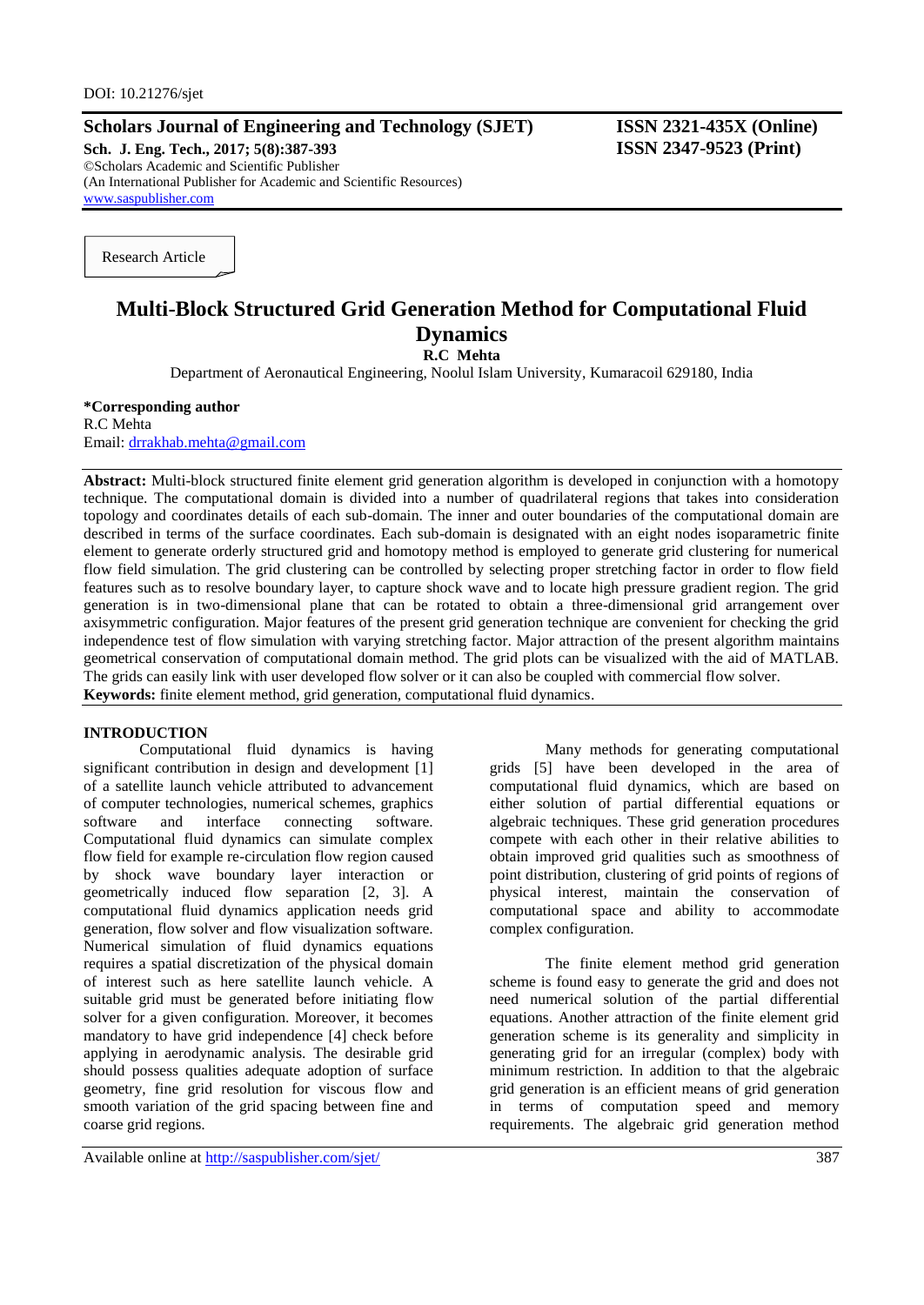relies on transfinite interpolation procedures to obtain grid when the boundaries of the grid have been specified with a user-described distribution. A hole-remeshing grid generation method [6] allows efficient grid generation about aerofoil with time dependent leading edge ice accretions.

Zienkiewicz and Philips [7] initially proposed the application of the isoparametric coordinate system for an automatic grid generation method. Number of algorithm developed based on the isoparametric concepts [8]. Suhara and Fukuda [9] have developed algorithm that can also automatically generate the grid for a two-dimensional configuration. Ecer *et al*. [10] have developed computational grids around a complex aircraft configuration employing a block-structured finite element grid generation scheme. It has been shown by them that the finite element grid generation method is the fastest procedure to generate grids in many aerospace application and permits explicit control of the grid distribution. Ho [11] has presented FORTRAN program to generate grid two- and threedimensional grid over based on finite element method [7].

An algorithm for generating 2-dimensional Delaunary triangular unstructured has been presented by Sloan et al. [12] with a computer program. Peraire *et al*. [13] have developed grid generation using advancing front method and generated mesh over aircraft. These unstructured grids show some difficulties to resolve flow field in vicinity of wall. Cartesian grids are used for generation by Haselbacher [14] over airfoil. The grid properties and qualities for structured and unstructured are discussed by Hirsch [15] and Versteeg and Malalasekra [16]. Commercial software are available to generate grid [17] such as GAMBIT, Progrid, PATRAN, I-DEAS, PRO/ENGINEER, SOLID EDGE and many that can be linked to flow solver CFX, CFD++, FLUENT, STAR-CD, FLOW3D etc.

In this paper, multi-block-structured finite element method is employed with the homotopic technique to generate grid for flow simulations over satellite launch vehicle. The flow field quality and the grid independence check can easily implemented using the stretching factor. The grid generation software is simple to program and output of the program can link with user software or can import to commercial software. The structured grid can adopt geometry of configuration, and also satisfy requirement on smoothness and continuity of cell sizes. The grid can be visualized using MATLAB software in order to assess the quality of the grid.

#### **FINITE ELEMENT GRID GENERATION METHOD**

The finite element grid procedure utilizes a multiple-block structured method to divide the computational domain in number of zones. The grid generation is carried out in two steps. Each of these blocks is considered as a super element, which is initially described by a single isoparametric finite element [7]. The position of a plane inside an element can be described in terms of eight nodes quadrilateral as

$$
\begin{bmatrix} x \\ y \end{bmatrix} = N_i(\xi, \eta) \begin{bmatrix} x_i \\ y_i \end{bmatrix}
$$
 (1)

where  $N_i$  is a shape function of isoparametric element [7] associated with each node, *i* is defined in terms of a curvilinear coordinate system  $\xi$ ,  $\eta$  which have values ranging from 1 to  $-1$  on opposite sides. The *x*- and *y*coordinates of a typical point is related to the eight pairs of nodal coordinates as

$$
x = \sum_{i=1}^{8} N_i(\xi, \eta) x_i
$$
 (2)

$$
y = \sum_{i=1}^{8} N_i(\xi, \eta) y_i
$$
 (3)

The isoparametric or sub-region is defined by 8-sets of nodal coordinates, and then relatively simple programming logic is used to generate a grid. The shape function for a quadrilateral super element has been tabulated by Zienkiewicz *et al.* [7]. Thus, if the nodal coordinates  $(x_i, y_i)$  are known as the Cartesian coordinates of any specified  $(\xi, \eta)$  can be easily evaluated from Eq. (1).

#### **HOMOTOPY METHOD**

One of the controlling factors for the numerical simulation is the proper grid arrangement to resolve flow field features such as boundary layer, separated flow, shock wave etc. the body oriented grids can be easily generated algebraically in conjunction with homotopy scheme. The grid generation method is illustrated for heal shield of satellite launch vehicle. The normal coordinate is then described by exponential stretched field points  $(x_{ij}, r_{ij})$  extending outward up to an outer computational boundary. The grid point *i* is considered in the axial direction and *j* in the normal direction. Sufficient grid points are allotted in the heat shield region of the satellite launch vehicle.

The typical computational space over the heat shield is defined by a number of grid points in cylindrical coordinate system. Using these surface structured field points as the reference nodes, the normal coordinate is the described. The clustering of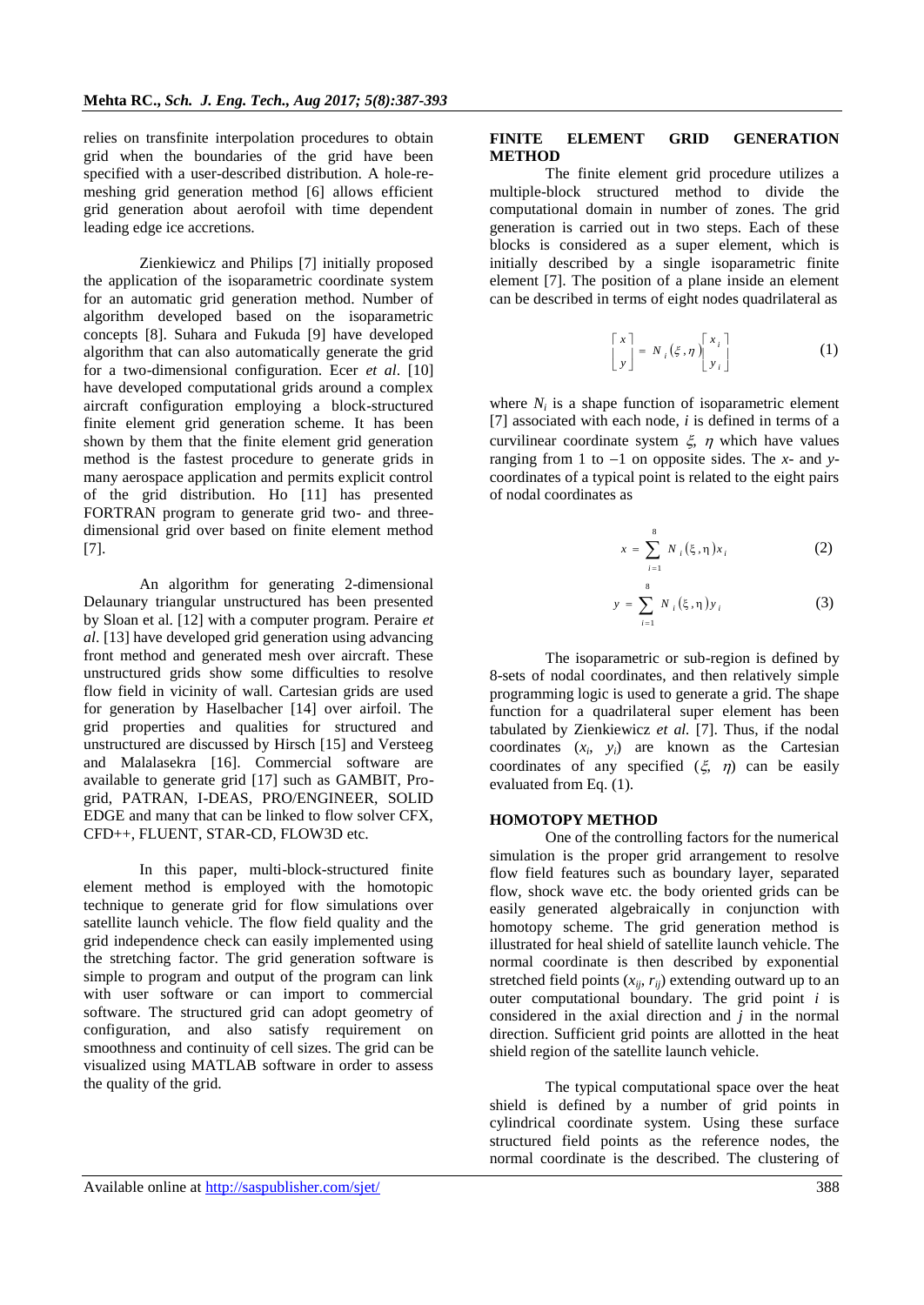the grid inside the individual block can be carried out using following expression

$$
x_{i,j} = x_{i,0} \left[ \frac{e^{\frac{(i-1)\beta}{m-1}}}{e^{\beta} - 1} \right] + x_{i,w} \left[ 1 - \frac{e^{\frac{(j-1)\beta}{m-1}}}{e^{\beta} - 1} \right]
$$
\n
$$
r_{i,j} = r_{i,0} \left[ \frac{e^{\frac{(i-1)\beta}{m-1}}}{e^{\beta} - 1} \right] + r_{i,w} \left[ 1 - \frac{e^{\frac{(j-1)\beta}{m-1}}}{e^{\beta} - 1} \right]
$$
\n
$$
r_{i,j} = r_{i,0} \left[ \frac{e^{\frac{(i-1)\beta}{m-1}}}{e^{\beta} - 1} \right] + r_{i,w} \left[ 1 - \frac{e^{\frac{(j-1)\beta}{m-1}}}{e^{\beta} - 1} \right]
$$
\n
$$
(4b)
$$

where subscripts *o* and *w* are outer and wall grid points, respectively.  $\beta$  is stretching factor and *nr* is total number of grid points in *r* direction. The grids are generated in an orderly manner. Grid independent tests can be carried out taking into consideration the effect of the computational domain, the stretching factor to control the grid concentration in the vicinity of wall, and the number of grid points in the axial and normal directions. The following MATLAB's statement can be employed to plot the computation grid in order to access the quality and accuracy of the grid points in the computational domain:

for 
$$
i = 1:N
$$
  
\nfor  $j = 1:M$   
\nrow =  $(i - 1) * M + j$ ;  
\n $X(i, j)=f1$  ( row, 1);  
\n $Y(i, j)=f1$  ( row, 2);  
\nend  
\nend  
\nfor  $i = 2:N-1$   
\nfor  $j = 2:M-1$   
\nrow =  $(i - 1) * M + j$ ;  
\n $xvec = [x(i-1,j), x(i,j), x(i,j+1)];$ 

end

y*vec* = [*y*(*i*-1,*j*), *y*(*i*,*j*), *y*(*i*,*j*+1)];

hold on; end

#### **GRID GENERATION PROCEDURE**

The above mentioned grid generation method is applied to obtain quasi-three dimensional grid over a heat shield of a typical satellite launch vehicle. The computational domain is divided into a number of blocks. The stretching of the grid in the vicinity of the heat shield of the launch vehicle is required to resolve the viscous flow [2]. Grid concentration is also needed to capture flow discontinuity. The finite element grid generation is used to obtain coordinates along the inner and outer boundaries of the computational domain. It is important to say here that the present grid generation procedure is very rapid for grid generation with stretching factor. The blocks are aimed to provide separate grid depending upon the flow gradients.

### **EXAMPLES**

The grid generation algorithm needs following steps: define a computational domain, divide the computational domain into number of zones. Input to grid generation program is coordinates of 8-node quadrilateral finite element and coordinate of each zone. Number of examples such as heat shield without and with forward facing spike, and high expansion rocket nozzle is presented here in order to describe steps: computational domains, number of blocks, inner and outer boundaries and eight node isoparametric super element.

### **Heat shield of a satellite launch vehicle**

Figure 1 (a) depicts typical heat shield of a satellite launch vehicle. The heat shield of a satellite launch vehicle is having axisymmetric configuration. The heat shield is divided into 5 zones as shown in Fig. 1 (a). Each zone is having eight nodes. Small circle on the isoparameric element represents the node points and *x* and *y* coordinates. They are input to the generate grid program.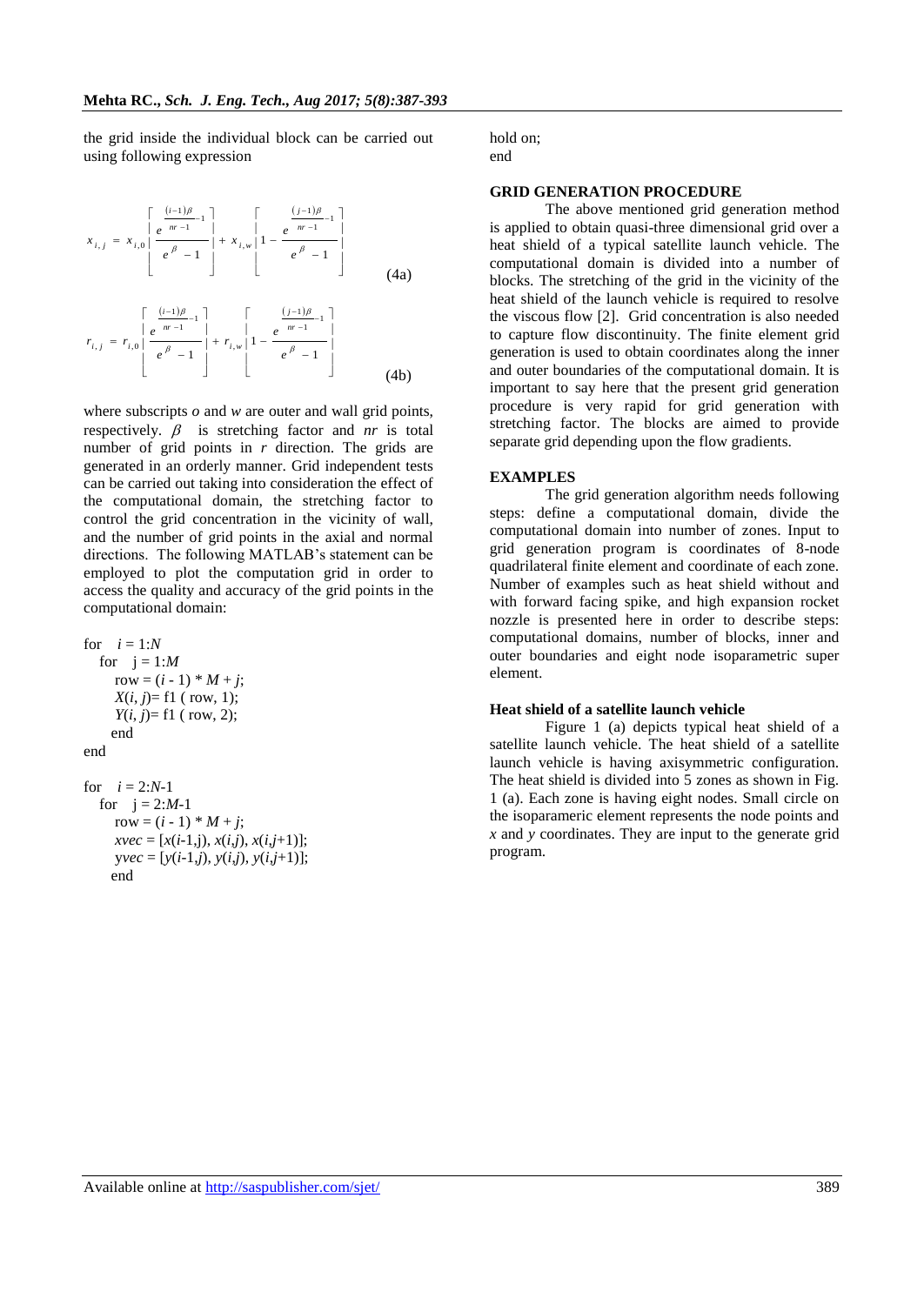

**Fig-1: Grid generation over heat shield of satellite launch vehicle**

In each block one can select the mesh points depending on prior assumption of flow gradient. If the prior assumption is not available then initial grid is generated and subsequently revised based on the results of flow field simulation. The number of grid points in each zone can be prescribed and their summations lead to total number of mesh in *x*-direction, that is, *nx*. Equation (4) is used to stretch the mesh by choosing appropriate stretching factor *β* (may base on Reynolds number). The grids are stretched in the radial direction. The number grid points in the entire zone are kept *nr*. Figure 1 (b) displays axisymmetric grid over the heat shield. The three-dimensional grid can be obtained by revolving the grid along the centre line of the model. Figure 1(c) and (d) depicts three-dimensional mesh over

the heat shield of typical satellite launch vehicle generated by revolving the mesh in the circumferential direction.

#### **A forward facing spike attached to a Heat shield**

Figure 2 (a) display grid generation for a spike attached to heat shield of a satellite launch vehicle. In this case, there are 6 blocks and each block is having eight node points. Figure 2 (b) depicts the threedimensional view of grid over the spike attached to the heat shield. An enlarge view is also depicted to show the grids in the vicinity of spike. The grids are structured well and having continuity in the radial direction.

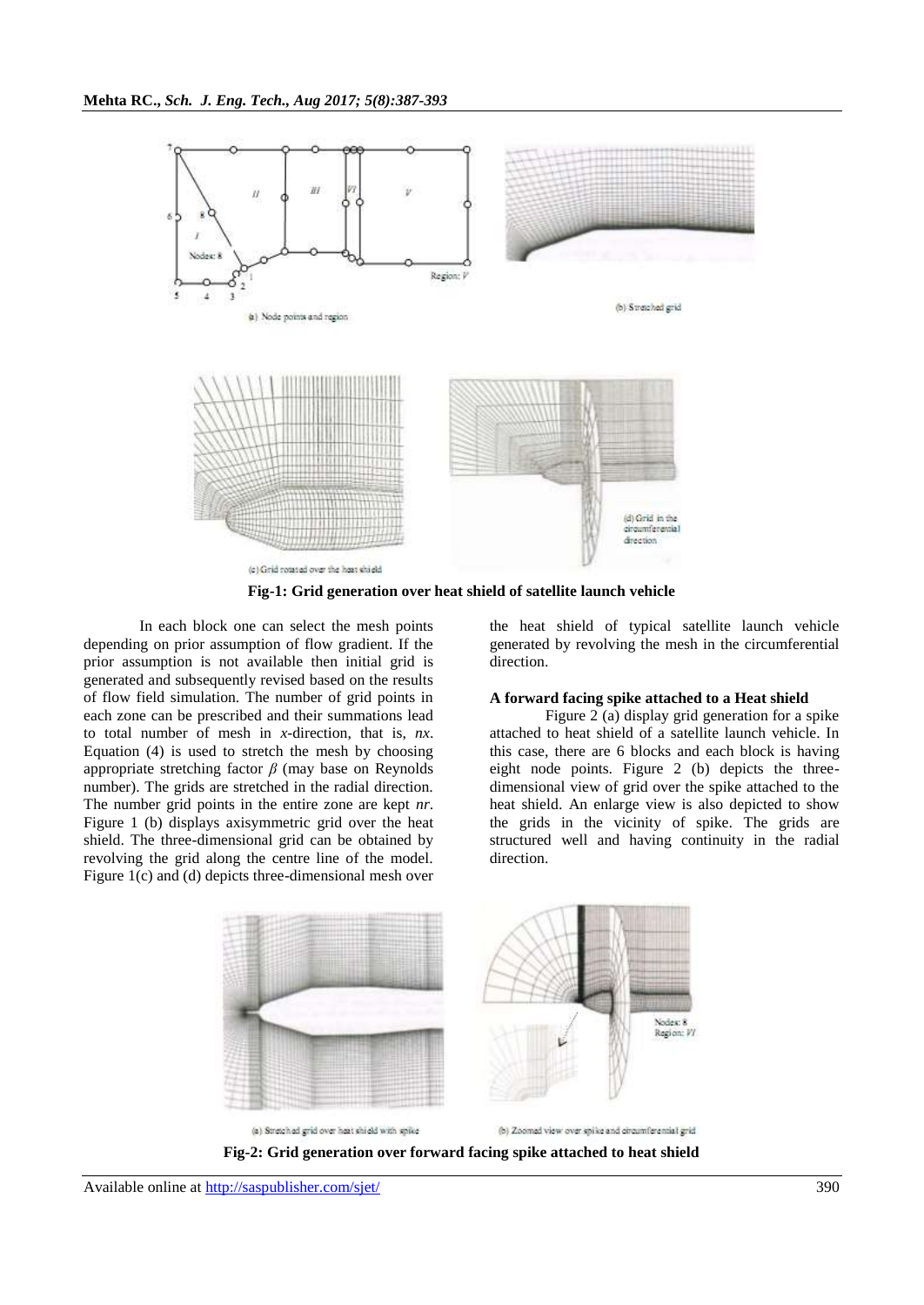#### **Reentry capsule**

We have taken here a reentry capsule identical to a Soyuz. The reentry computation domain is divided in four zones and each zone is having 8 node points for isoparametric element as shown in Fig. 3(a). The grid

arrangement and is obtain orderly manner and well structured. Figure 3(b) depicts the mesh in the computational domain of the typical capsule. The grids are exhibited with the help of MATLAB software.



**Fig-3: Grid generation over re-entry capsule**

### **High expansion rocket nozzle**

The grid is generated for interflow numerical flow simulation. The computation domain is shown in Fig. 4 (a) and is showing 3 regions and each region is

contained 8 nodes. Figure 4 (b) displays the highly stretched grid in the vicinity of nozzle wall. The grid is having capability to generate suitable mesh for high expansion rocket nozzle.



(a) Node points and region

### **Fig-4:Grid generation in bell shape rocket nozzle**

### **Double-wedge jet deflector**

The grid generation program is applied to generate mesh over a double-wedge jet deflector employed to divert the supersonic exhaust of a satellite launch vehicle as depicted in Fig. 5 (a) and (b) with a line diagram to illustrate the plane of symmetry. Figure

5 (c) shows node isoparametric eight nodes on element points and having five zones. A structured grid over the top plane of the jet deflector is shown in Fig. (d) and can stack to obtain three-dimensional grid on the supersonic jet deflector.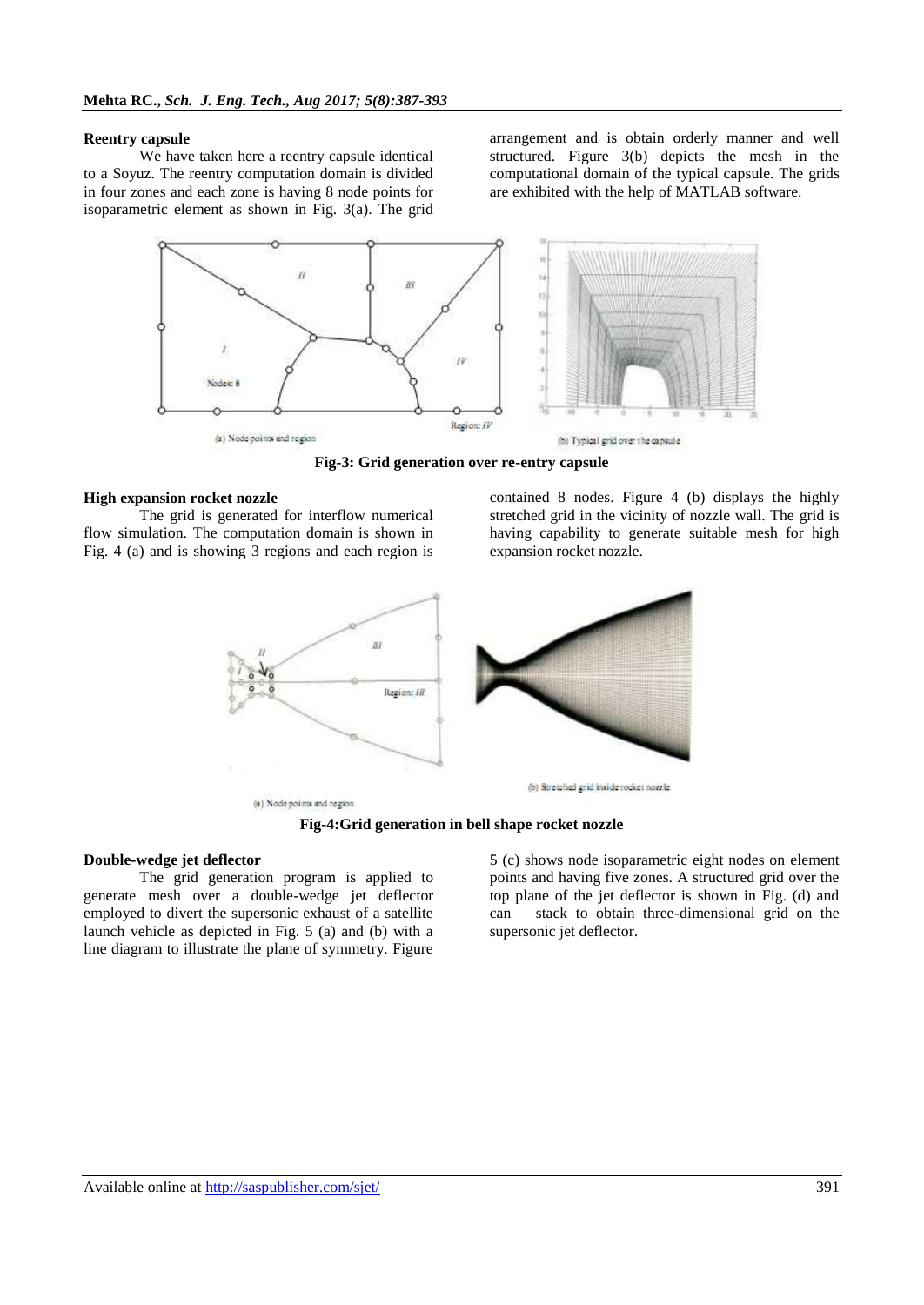



### **CONCLUSIONS**

The finite element grid generation in conjunction with homotopy method is computationally efficient, reasonably simple to implement and to possess a good degree of generality. As it is always desirable to produce computer plots to grids such an adjustment if confined to a few points is easily made. MATLAB can be used to visualize the computed mesh. The programme has been extended to allow for the multi-connected zones so that complex geometries such as blunt body attached with a forward facing spike and high expansion rocket nozzle and mesh over wedge supersonic jet deflector within its compass. The scheme can easily be extended to three-dimensional grid generation. Number of examples is worked out to demonstrate the capability of the present algorithm. The computational mesh can easily link with commercially available flow solver.

#### **REFERENCES**

1. Raj P. Requirements for effective use of CFD in aerospace design, surface modeling, grid generation, and related issues in computational fluid dynamics solutions, NASA CP 3291, May 1995.

- 2. Mehta RC. "High speed flow field analysis for satellite launch vehicle and re-entry capsule. Journal of Magneto-hydrodynamics, Plasma and Space Research. 2008;15(1): 51-99.
- 3. Mehta RC. "Numerical simulation of supersonic flow past reentry capsules. Shock Waves2006; 15(1): 31-41.
- 4. Freitas CJ. Editorial policy statement on the control of numerical accuracy. ASME. Journal of Fluid Engineering. 1993; 115: 339-340.
- 5. Thomson JF. Grid generation techniques in computational fluid dynamics. AIAA Journal. 1984; 22(11): 1505-1523.
- 6. Caruso S. Development of an unstructured mesh/ Navier-Stokes method for aerodynamics of aircraft with ice accretion, AIAA 90-0758, Jan 1990.
- 7. Zienkiewicz OC, Philips DC. An automatic mesh generation scheme for plane and curved surfaces by isoparametric coordinates. International Journal of Numerical Method in Engineering. 1971; 3: 519- 528.
- 8. Segerland JJ. Applied Finite Element Analysis. First Edition, John Wiley & Sons, 1976.
- 9. Suhara J, Fukuda J. Automatic mesh generation for finite element analysis. Advances in Computational